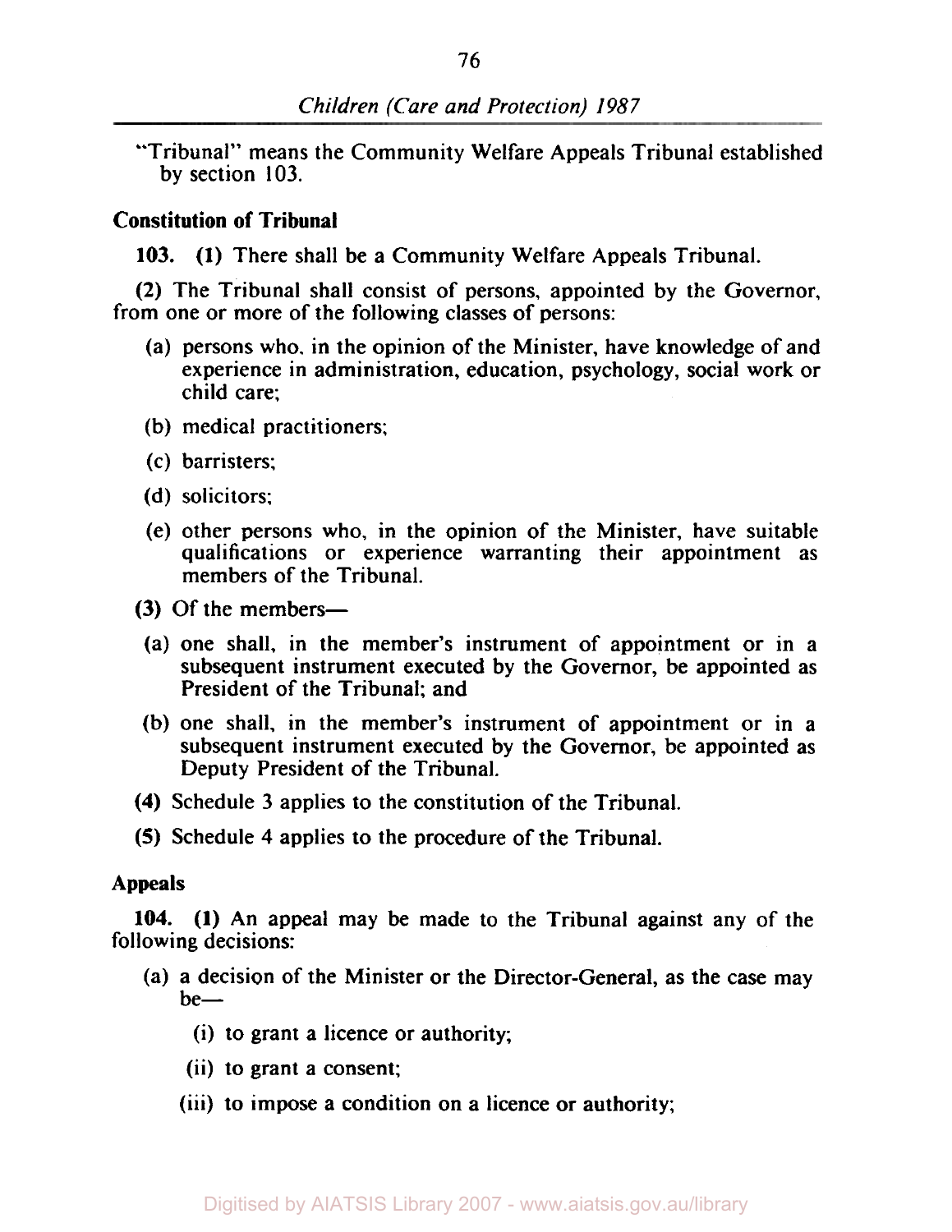- (iv) to revoke or vary any condition of, or to impose a further condition on, a licence or authority;
- (v) to grant an application to vary a fostering authority; or
- (vi) to suspend or revoke a licence or authority,

as referred to in Schedule I;

- (b) a decision of the Minister to make an order under section 3 **(4)** or  $(7):$
- (c) a decision of the Minister to grant an exemption under section **48**  (1) or 50, to limit the extent of any such exemption or to impose conditions on any such exemption;
- (d) a decision of the Minister or the Director-General to give an approval referred to in section **42** (2) or **44 (2);**
- (e) a decision of the Minister to delegate any of the Minister's functions referred to in section  $11 (1) (b)$  or to revoke a delegation of any such function;
- (f) a decision of the Minister or the Director-General, as the case may be, to refuse to make a decision referred to in paragraph (a), (b), (c), (d) or (e) that the Minister or Director-General, as the case may be, is empowered and has been requested to make;
- (g) a decision of the Minister to refuse to terminate the Minister's guardianship of a ward under section 90 (2);
- (h) a decision of the Minister to terminate the custody of a ward or protected person under section 91 (1) (e);
- (i) a decision of the Minister or the Director-General belonging to such class of decisions as may be prescribed by the regulations.

(2) If, under subsection (l), an appeal may be made against a decision to refuse to do any thing, an appeal may, in such circumstances as may be prescribed by the regulations, be made against the failure to make the decision by the person empowered to make it as if that person had refused to make the decision.

# **Parties to appeals**

**(1)** An appeal against a decision referred to in section **104** (1) may **105.**  be made by any person who deems himself or herself to have a genuine concern in the subject-matter of the decision.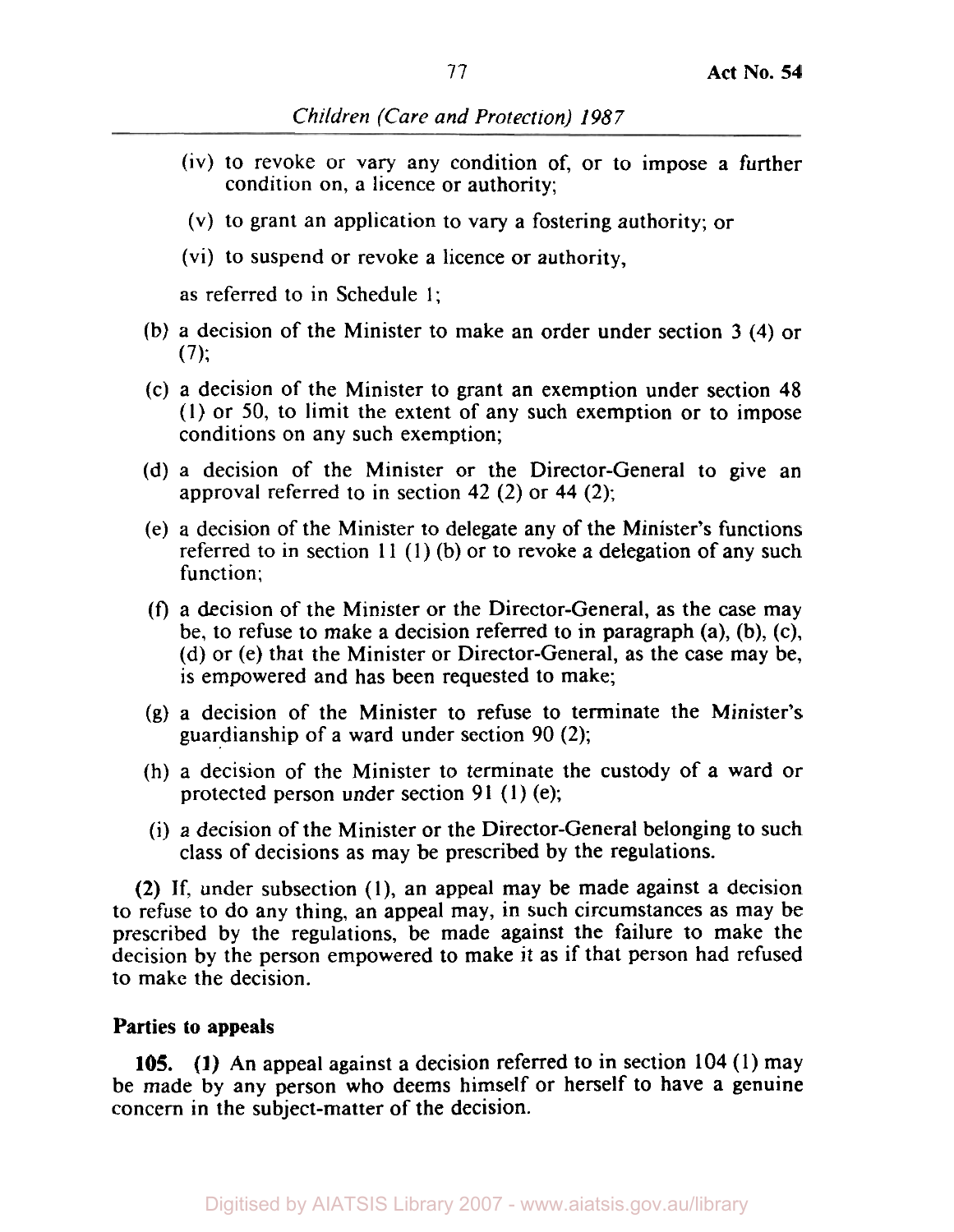**(2)** Without limiting the generality of subsection **(1),** an appeal against a decision concerning a child may be made by any person responsible for the child the subject of the decision.

(3) An appeal shall be made within a period of **28** days after the making of the decision appealed against or within such longer period as the Tribunal may (whether before or after the expiration of that period) determine.

**(4)** The parties to an appeal to the Tribunal with respect to a decision of the Minister or the Director-General are—

- (a) the Minister or the Director-General, as the case may require;
- (b) the person who appeals against the decision;
- (c) any person who was entitled to, but did not, appeal against 'the decision, but only if that person applies to the Tribunal to be made such a party and the application is approved by the Tribunal; and
- (d) any person who would, if the decision of the Minister or the Director-General were reversed or varied, be entitled to appeal against the decision as so reversed or varied, but only if that person applies to the Tribunal to be made such a party and the application is approved by the Tribunal.

*(5)* The Tribunal is not required to hear or determine an appeal made by a person referred to in subsection (1) unless it considers the person to have a genuine concern in the subject-matter of the decision to which the appeal relates.

### **Lodging of material documents with the Tribunal**

**106. (1) A** person who has made a decision that is the subject of an appeal to the Tribunal shall, within a period of **28** days after receiving notice of the appeal, lodge with the Tribunal such number of copies as the Tribunal directs of every document or part of a document that is in that person's possession or under that person's control and is considered by that person to be relevant to the determination of the appeal.

**(2)** If it appears to the Tribunal that a party to an appeal would or might suffer hardship if the period prescribed by subsection (1) for lodging with it the copies of the documents referred to in that subsection is not shortened, the Tribunal may, upon request being made by that party, make an order directing that those copies be lodged with the Tribunal within such period (being a period of less than **28** days) after the person who made the decision receives or received notice of the appeal as is specified in the order.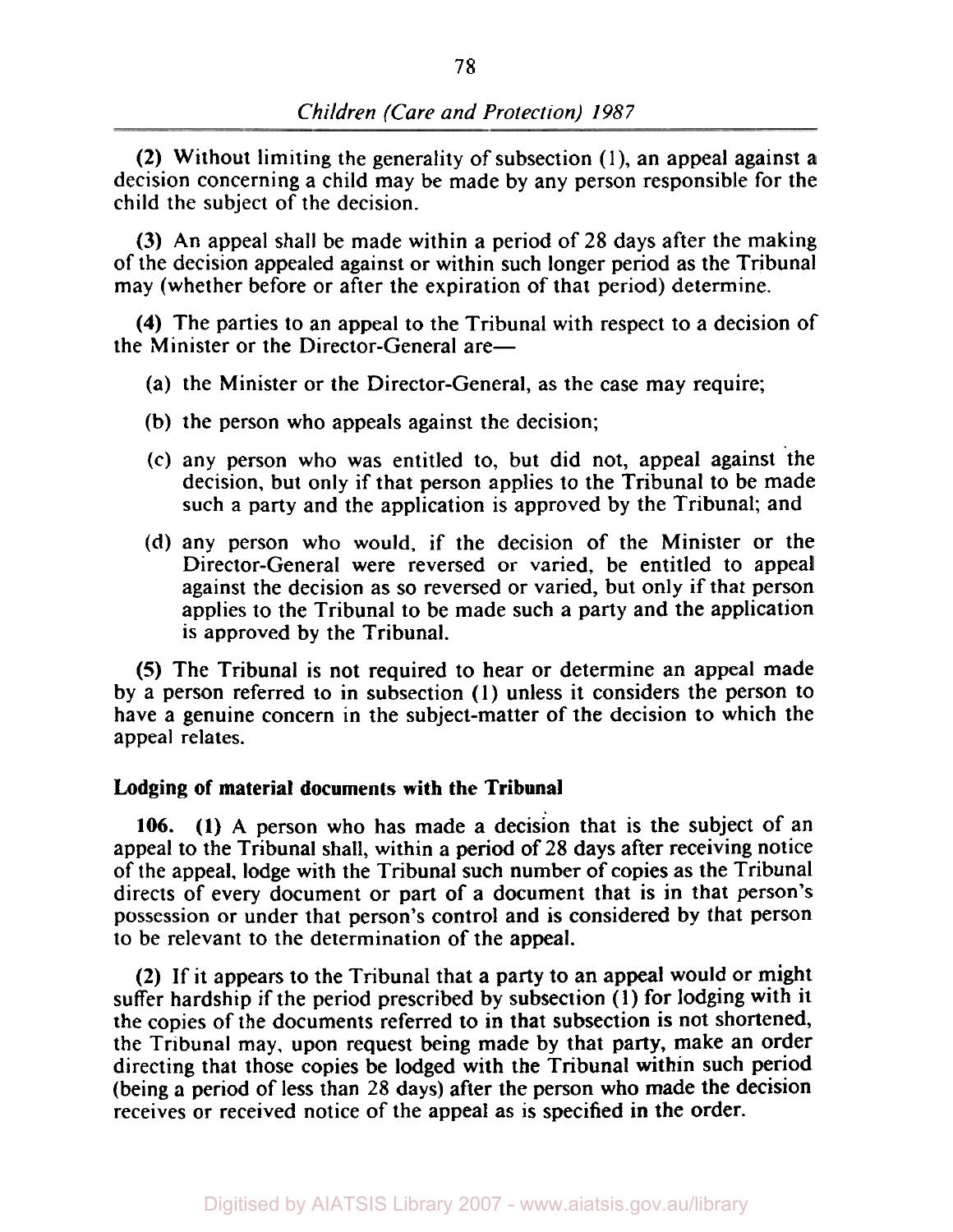(3) If the Tribunal is of the opinion that particular other documents or that other documents included in a particular class of documents may be relevant to the determination of the appeal, it may cause to be served on the person who made the decision a notice in writing-

- (a) stating that the Tribunal is of that opinion; and
- (b) requiring the person to lodge with the Tribunal, within a time specified in the notice, such number of copies as it may specify of each of those other documents that is in that person's possession or under that person's control,

and a person on whom such a notice is served shall comply with the notice.

### **Operation and implementation of a decision pending appeal**

107. (1) Subject to this section, an appeal does not affect the operation of the decision appealed against or prevent the taking of action to implement that decision.

(2) The Tribunal or the President may, on request being made by a party to an appeal and if the Tribunal or President is of the opinion that it is desirable to do so after taking into account the interests of any persons who may be affected by the determination of the appeal, make such order or orders staying or otherwise affecting the operation or implementation of the decision to which the appeal relates, or a part of that decision, as the Tribunal or President considers appropriate for the purpose of securing the effectiveness of the hearing and determination of the appeal.

(3) While an order is in force under subsection (2) (including an order that has previously been varied **on** one or more occasions under this subsection), the Tribunal or President may, on request being made by a party to the appeal, make an order varying or revoking the firstmentioned order.

**(4)** Subject to subsection **(9,** neither the Tribunal nor the President  $shall$ 

- (a) make an order under subsection (2) unless the person who made the decision to which the appeal relates has been given a reasonable opportunity to make submissions to the Tribunal or the President, as the case may be, in relation to the matter; or
- (b) make an order varying or revoking an order in force under subsection (2) (including an order that has previously been varied on one or more occasions under subsection (3)) unless-
	- (i) the person who made the decision to which the appeal relates;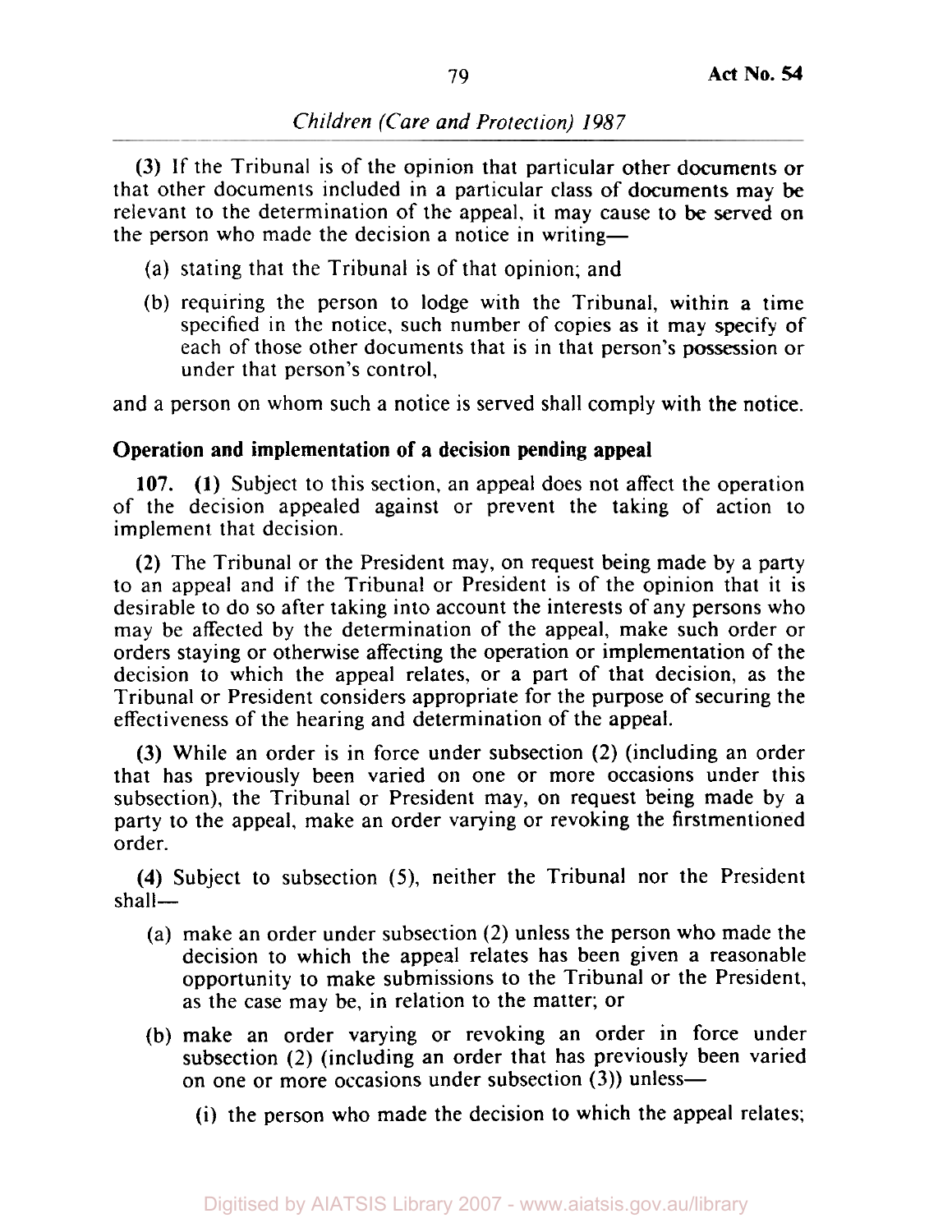- (ii) the person who requested the making of the order under subsection (2); and
- (iii) if the order under subsection (2) has previously been varied by an order or orders under subsection (3)—the person or persons who requested the making of the lastmentioned order or orders,

have been given a reasonable opportunity to make submissions to the Tribunal or President, as the case may be, in relation to the matter.

**(5)** Subsection **(4)** does not prohibit the Tribunal or the President from making an order without giving to any person referred to in that subsection a reasonable opportunity to make submissions to the Tribunal or President in relation to a matter if the Tribunal or President is satisfied that, because of the urgency of the case or otherwise, it is not practicable to give that person such an opportunity but, where an order is so made without giving such an opportunity to the person who made the decision to which the appeal relates, the order does not come into operation until a notice setting out the terms of the order is served on the lastmentioned person.

(6) An order in force under subsection (2) (including an order that has previously been varied on one or more occasions under subsection (3))—

- (a) is subject to such conditions as are specified in the order; and
- (b) has effect-
	- (i) if a period for the operation of the order is specified in the order-until the expiration of that period or, if the appeal is decided by the Tribunal before the expiration of that period, until the decision of the Tribunal on the appeal comes into operation; or
	- (ii) if no period is so specified—until the decision of the Tribunal on the appeal comes into operation.

### Powers of the Tribunal in respect of appeals

**108. (1)** The Tribunal, in determining an appeal, shall have and may exercise the functions of the Minister or the Director-General, as the case may be, with respect to the matter the subject of the appeal.

**(2)** In addition to its functions under subsection **(1),** the Tribunal, in relation to an appeal made by or on behalf of any person, may, having regard to-

(a) the frequency of appeals made by or on behalf of that person; or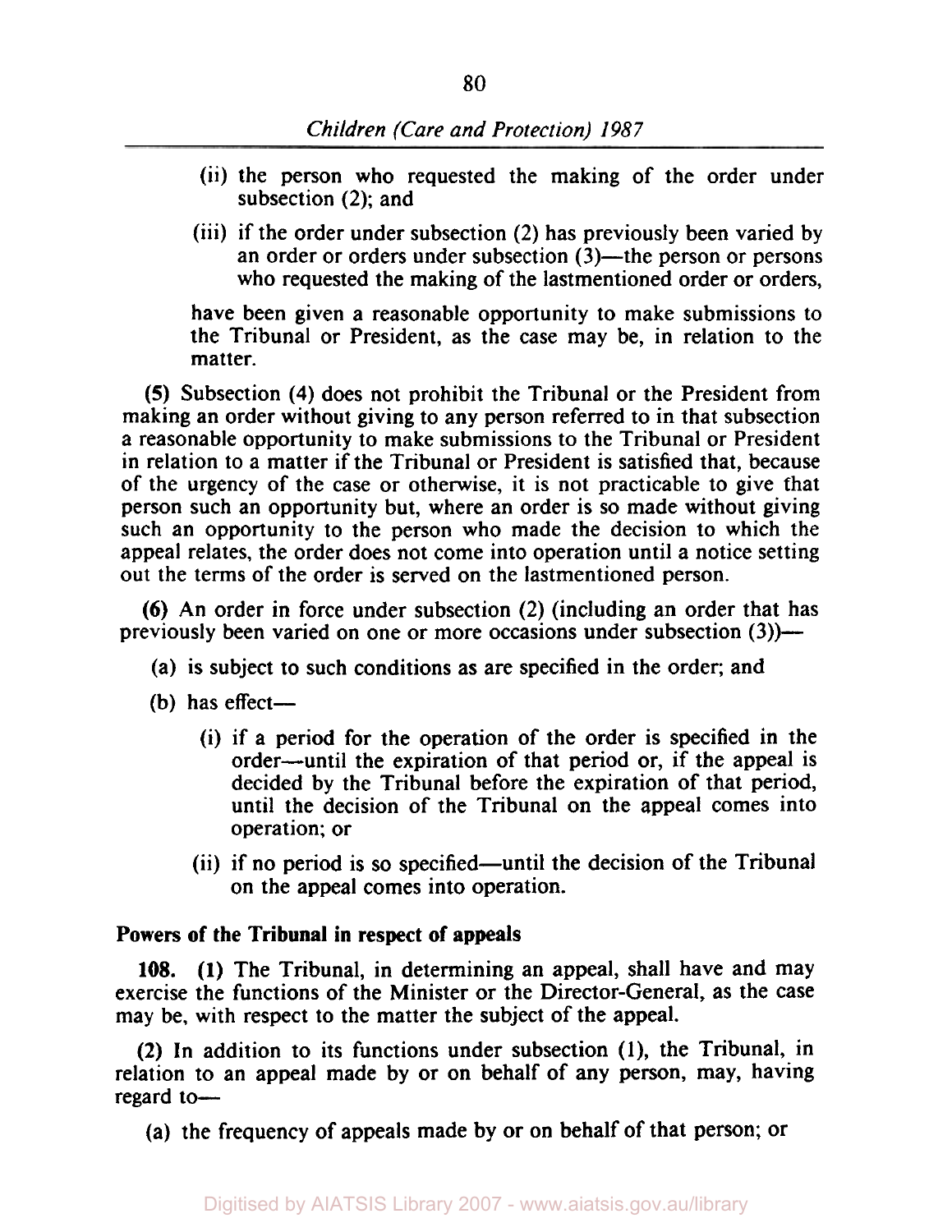(b) any other matter that the Tribunal considers relevant,

determine that no further right of appeal may be exercised by or on behalf of that person in respect of the matter the subject of the appeal until the expiration of such period as it may specify in its determination.

# **Effect of decisions of the Tribunal**

**109.** Subject to section 110, a decision of the Tribunal with respect to proceedings before it shall be final and shall be given effect to as if it were the decision of the person in respect of whose decision the proceedings were brought.

# **Appeals to Supreme Court from decisions of the Tribunal**

**(1)** A party to a proceeding before the Tribunal may appeal to the **110.**  Supreme Court, on a question of law, from any decision of the Tribunal in that proceeding.

(2) If a person has appealed to the Tribunal against a decision, or has applied to be made a party to a proceeding before the Tribunal, and the Tribunal decides that the person was not entitled so to appeal or has not approved that person's application, the person may appeal to the Supreme Court from the decision of the Tribunal.

- (3) An appeal by a person under subsection **(1)** or (2) shall be instituted-
	- (a) within the period of 28 days after the day on which a document setting out the terms of the decision of the Tribunal is furnished to the person; or
- (b) within such further time as the Supreme Court (whether before or after the expiration of that period) allows.

**(4)** The Supreme Court shall hear and determine the appeal and may make such order as it thinks appropriate in the light of its decision.

*(5)* Without affecting the generality of subsection **(4),** the orders that may be made by the Supreme Court on an appeal include-

- (a) an order affirming or setting aside the decision of the Tribunal; and
- (b) an order remitting the case to be heard and decided again by the Tribunal, either with or without the hearing of further evidence, in accordance with the directions of the Supreme Court.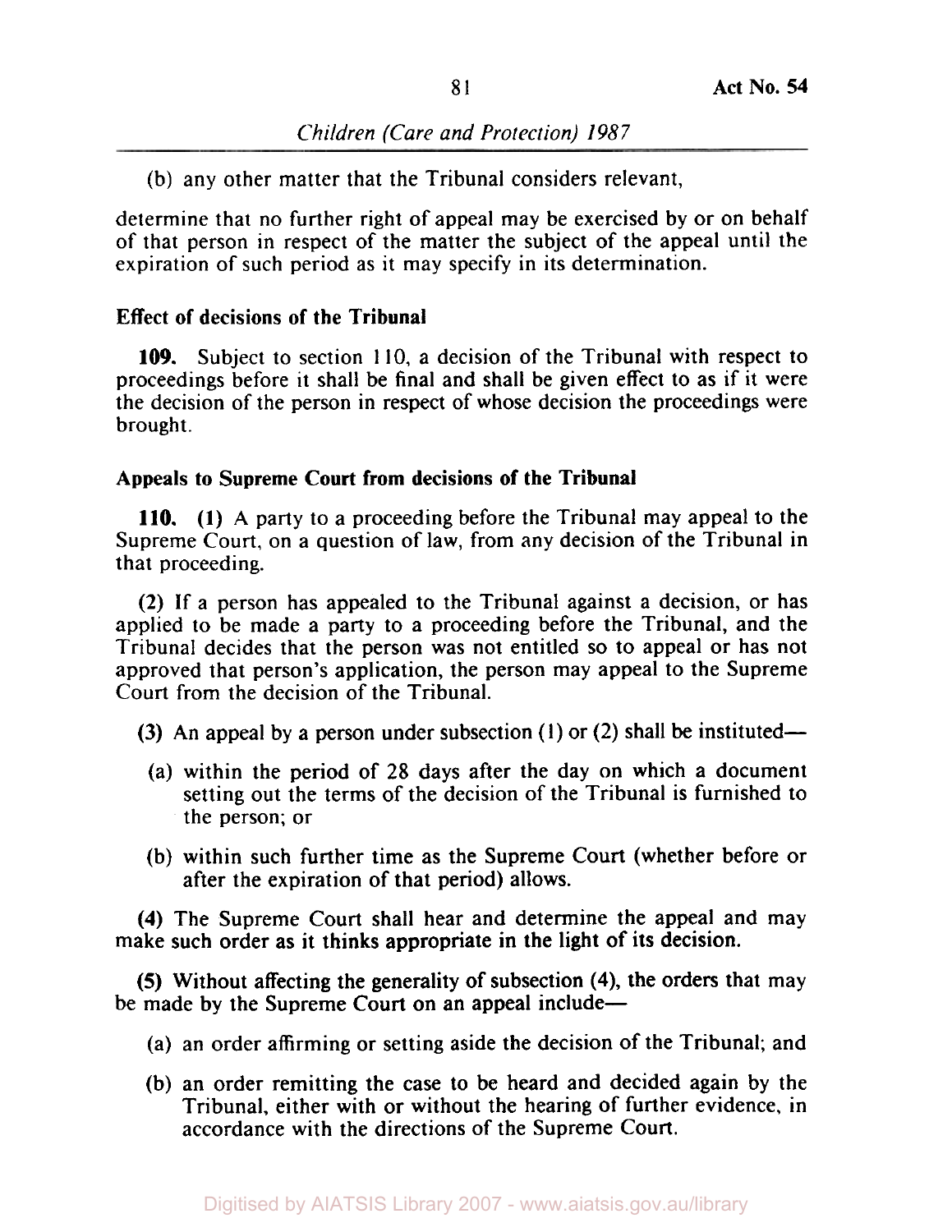# **Power of entry**

**111.** Section 83 applies to a member of the Tribunal in the same way **as** it applies to an authorised officer, but as if the powers conferred by that section were conferred on the member for the purpose of the member's functions as such a member instead of for the purposes specified in that section.

### **Reports**

**112. (1)** The President shall submit to the Minister, at such times and in respect of such periods as the Minister directs, reports on the work and activities of the Tribunal.

**(2)** A report shall deal with such matters as the Minister directs and with such other matters as the President considers appropriate to include in the report.

# PART 9

# MISCELLANEOUS

**Service of notices, etc.** 

**113. (1)** Any notice or other instrument required or authorised by this Act to be served on a person is sufficiently served if the notice or other instrument is-

- (a) delivered personally to the person;
- (b) left with a person who is apparently of or above the age of 16 years at. or sent by prepaid post to, the address last known to the Director-General of the person on whom the notice or other instrument is to be served; or
- (c) where no address of the person is known to the Director-General, published or otherwise dealt with as may be prescribed by the regulations.
- **(2)** If such a notice or instrument is-
	- (a) sent by post as referred to in subsection (1) (b), it shall be deemed to have been served at the time it would be delivered in the ordinary course of post; or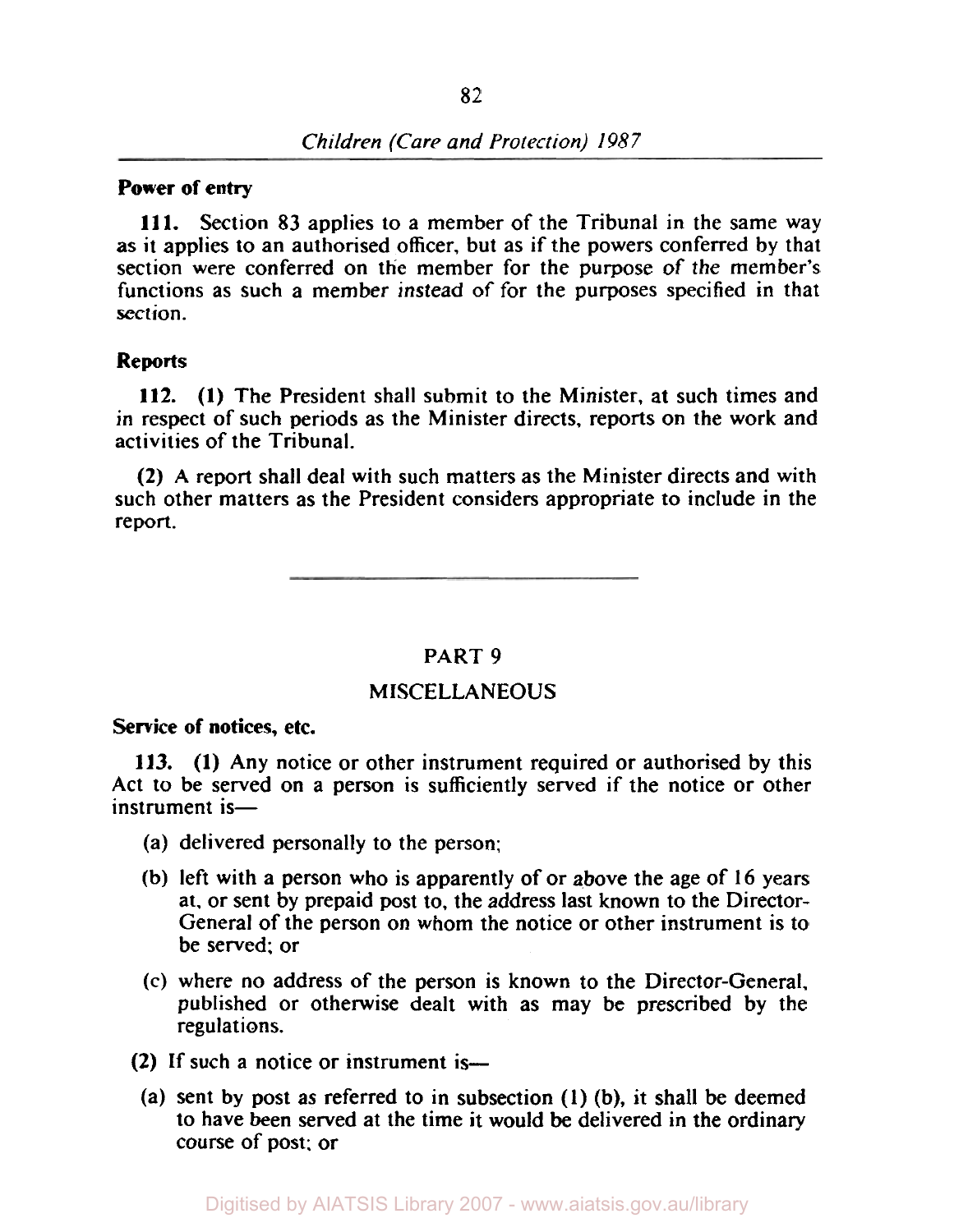(b) published or otherwise dealt with as referred to in subsection  $(1)$  (c), it shall be deemed to have been served at such time as may be prescribed by the regulations.

(3) Subsection (1) does not affect any other provision of this Act relating to the service of notices or other instruments.

# **Notices, etc., to be written in other languages**

**114. (1)** If-

- (a) the Director-General is required, by or under this Act, to cause a notice or other instrument to be served on any person; and
- (b) it appears to the Director-General that the person is not literate in the English language but is literate in another language,

the Director-General shall, in so far as it is reasonably practicable, cause the notice or other instrument to be written in that other language.

(2) Failure to comply with subsection **(I)** does not vitiate any thing done under any other provision of this Act.

# **Disclosure of information**

115. A person who discloses any information obtained in connection with the administration or execution of this Act is guilty of an offence unless the disclosure is made-

- (a) with the consent of the person from whom the information was obtained;
- (b) in connection with the administration or execution of this Act:
- (c) for the purposes of any legal proceedings arising out of this Act or of any report of any such proceedings;
- (d) in accordance with a requirement imposed under the Ombudsman Act 1974; or
- (e) with other lawful excuse.

# **Search warrants**

116. **(1)** An officer or member of the police force may apply to an authorised justice for a search warrant if the officer or member of the police force has reasonable grounds for believing that a provision of this Act or the regulations has been or is being contravened at any premises.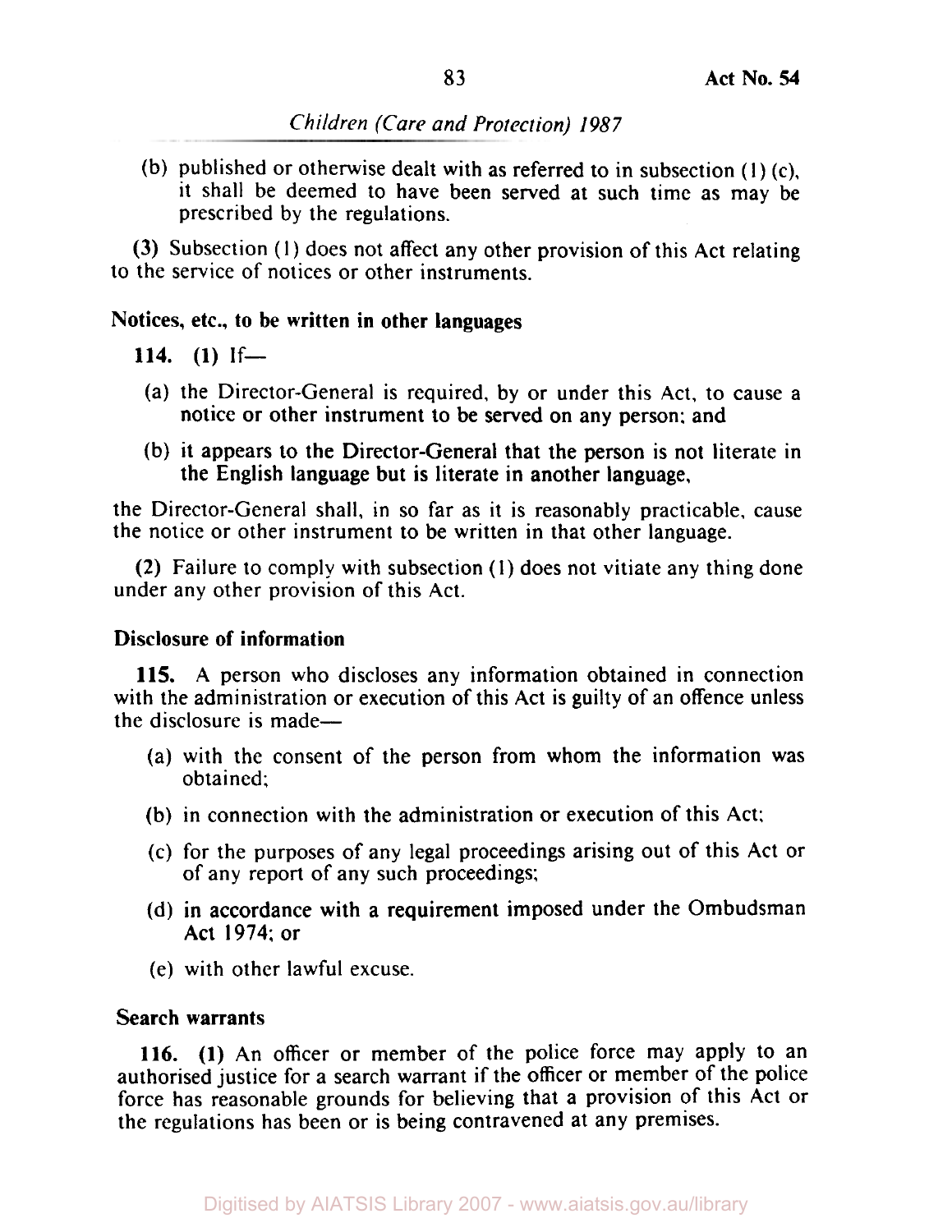**(2)** An authorised justice to whom such an application is made may, if satisfied that there are reasonable grounds for doing so, issue a search warrant authorising an officer or member of the police force named in the warrant-

- (a) to enter the premises; and
- (b) to inspect the premises for evidence of a contravention of this Act or the regulations.

**(3)** Part **III** of the Search Warrants Act **1985** applies to a search warrant issued under this section.

**(4)** Without limiting the generality of section **18** of the Search Warrants Act 1985, a member of the police force-

- (a) may accompany an officer executing a search warrant issued under this section; and
- (b) may take all reasonable steps to assist the officer in the exercise of the officer's functions under this Act or the regulations.

# **Obstruction of officers**

**117.** A person who wilfully hinders, obstructs, delays, assaults or threatens with violence any person in the exercise of that person's functions under this Act **is** guilty of an offence.

### **Person falsely representing as an officer**

**118.** A person, not being an officer, who-

- (a) assumes or uses the designation of officer or falsely represents himself or herself to be officially associated in any capacity with the Department; or
- (b) uses, for any fraudulent purpose, any designation which that person previously held in the Department,

is guilty of an offence.

### **False or misleading statements**

**119. A** person shall not, in any application under this Act or in connection with an inquiry made by an officer in relation to any such application-

- (a) make a statement; or
- (b) furnish information,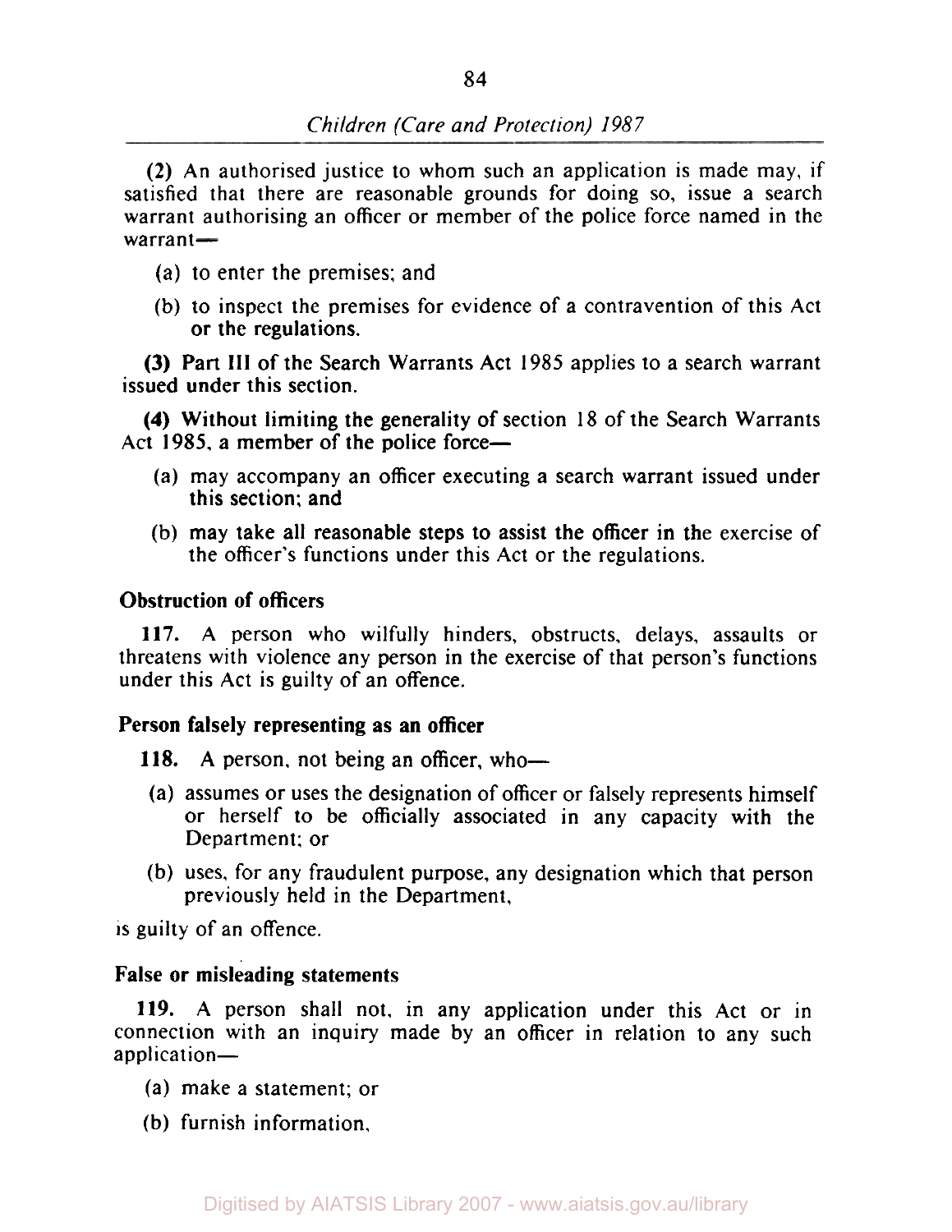that the person knows to be false or misleading in a material particular.

Penalty: \$500.

# **Penalties**

120. A person who is guilty of an offence under this Act is, for every such offence, liable to a penalty not exceeding the penalty expressly imposed or, if no penalty is expressly imposed, to a penalty not exceeding \$1,000 or imprisonment for a period not exceeding 12 months, or both.

# **Proceedings for offences**

121. Proceedings for an offence against this Act or the regulations shall be dealt with summarily before a Local Court constituted by a Magistrate sitting alone.

# **Evidence of young children**

122. (1) If an authorised justice is satisfied by the evidence of a medical practitioner that the attendance before a court of a child to whom an offence against this Act or the regulations relates would be injurious or dangerous to the child's health, the justice may take in writing the statement of the child in pursuance of section 406 of the Crimes Act 1900 as if the child were dangerously ill, whereby the child's evidence would probably be lost if not forthwith taken.

(2) If, in any proceedings for an offence against this Act or the regulations relating to a child, a court is satisfied by the evidence of a medical practitioner that the attendance before the court of the child would be injurious or dangerous to the child's health, any deposition taken under section 406 of the Crimes Act 1900, or any statement of the child taken under subsection (l), may be read in evidence, and shall have effect in the same manner as if it were proved that the child were so ill as not to be able to travel or (in the case of any such statement) that there was no reasonable probability that the child would ever be able to travel or give evidence.

(3) If, in any proceedings for an offence against this Act or the regulations relating to a child, a court is satisfied by the evidence of a medical practitioner that the attendance of the child for the purpose of giving evidence before the court would be injurious or dangerous to the child's health, and it is further satisfied that the evidence of the child is not essential to the just hearing of the case, the case may be proceeded with and determined in the absence of the child.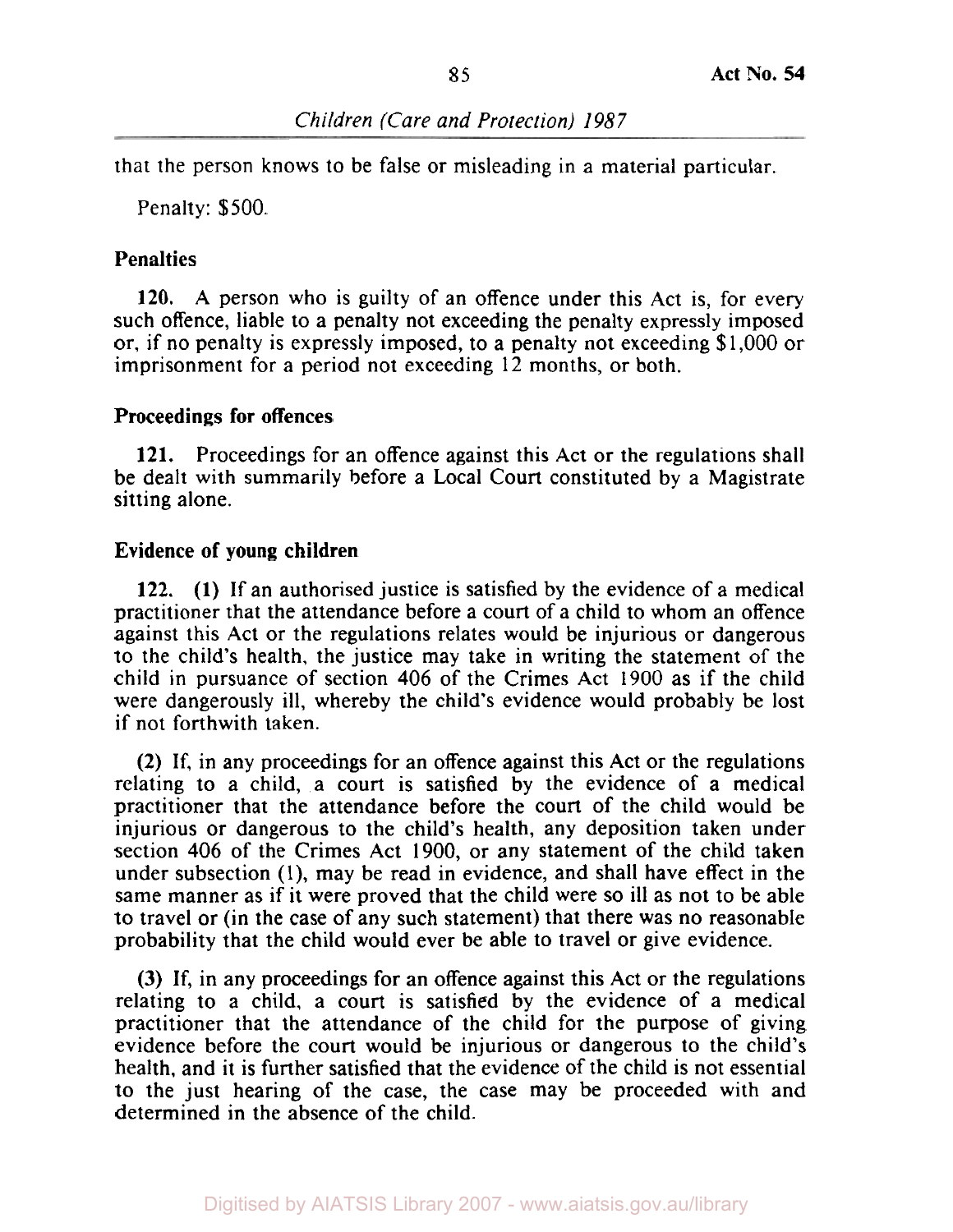### **Procedural matters**

**123. (1)** In the absence of proof to the contrary, the authority of the Minister, the Director-General or any officer to exercise any function conferred or imposed on the Minister, the Director-General or any such officer by or under this Act, or to take any proceedings for the purposes of this Act, shall be presumed.

**(2)** In any proceedings under this Act with respect to a child, the Minister, the Director-General or any authorised officer shall be entitled to appear and to be heard.

**(3)** An averment in any complaint or information made or laid under this  $Act-$ 

- (a) that any instrument, purporting to have been made under this Act and specified in the averment, was or was not, at a time or during a period so specified, in force under this Act and was or was not made, granted or issued subject to conditions *so* specified;
- (b) that any officer has been appointed, authorised or directed, for the purposes of this Act or the regulations, by the Minister as stated in the averment:
- **(c)** that any person was, on a date specified in the averment, a ward or protected person; or
- (d) that any person was, on a date specified in the averment, an officer,

shall be prima facie evidence of the facts averred.

### **Regulations**

**124. (1)** The Governor may make regulations, not inconsistent with this Act, for or with respect to any matter that by this Act is required or permitted to be prescribed or that is necessary or convenient to be prescribed for carrying out or giving effect to this Act and, in particular, for or with respect to-

- (a) the control and regulation of child care services and authorised supervisors of licensed child care services;
- (b) the control and regulation of residential child care centres and. licensed managers of licensed residential child care centres;
- (c) the control and regulation of private fostering agencies and principal officers of authorised private fostering agencies;
- (d) the control and regulation of holders of fostering authorities: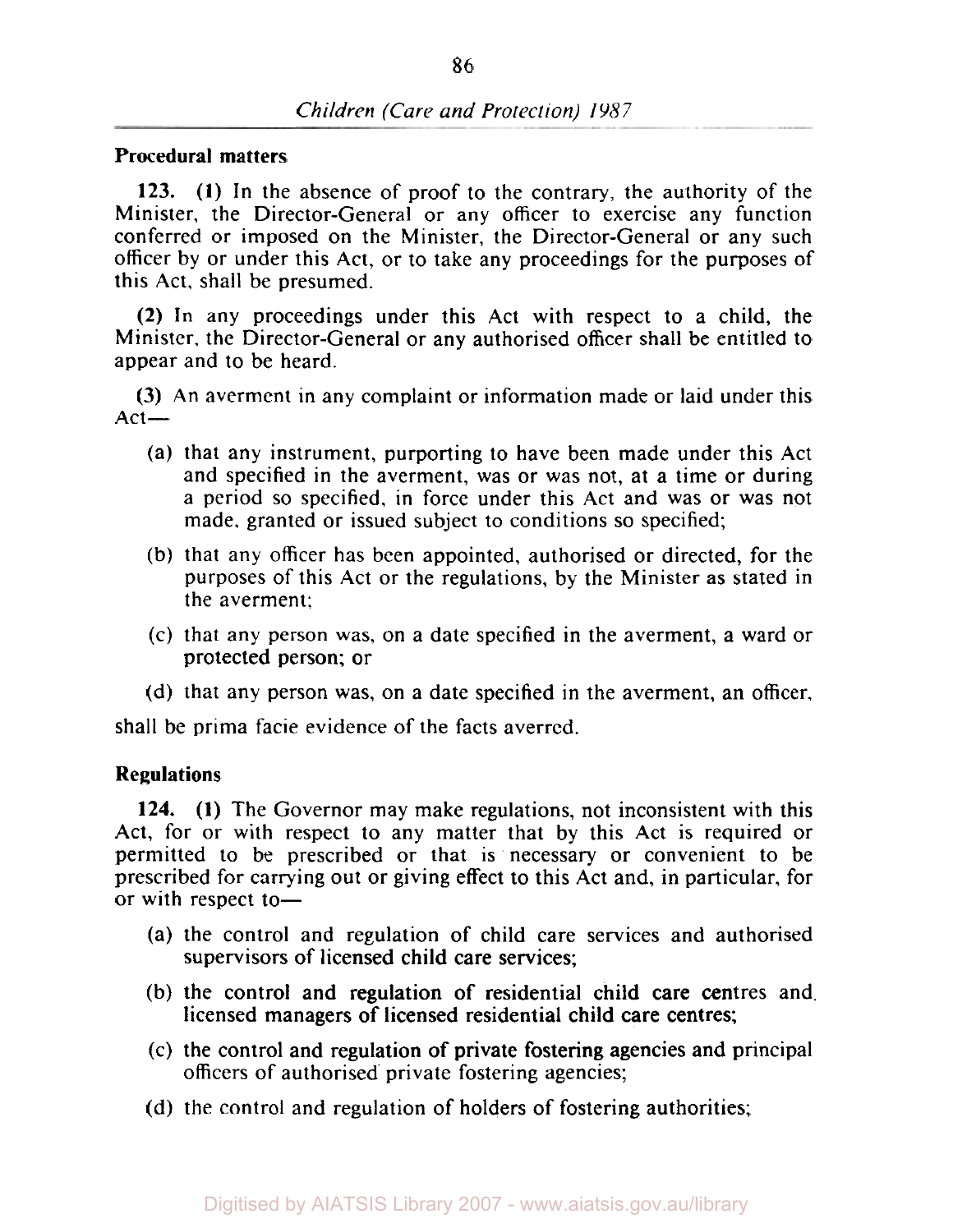- (e) the control and regulation of the employment of children;
- (9 the making of care applications under Part **5;**
- (g) the undertakings that may be given by or with respect to a child for the purposes of Part 5;
- (h) the control and regulation of wards and protected persons; and
- (i) registers for the purposes of this Act.
- (2) A provision of a regulation may—
- (a) apply generally or be limited in its application by reference to specified exceptions or factors;
- (b) apply differently according to different factors of a specified kind; or
- (c) authorise any matter or thing to be from time to time determined, applied or regulated by any specified person or body,

or may do any combination of those things.

exceeding \$500. (3) A regulation may create an offence punishable by a penalty not

SCHEDULE I

(Secs. 32.36.41.43)

# PROVISIONS RELATING TO CERTAIN LICENCES AND AUTHORITIES

### **Interpretation**

1. In this Schedule-

"approved person" means-

- (a) in relation **to** a licence for a child care service-the authorised supervisor under the licence;
- (b) in relation to a licence for a residential child care centre-the licensed manager under the licence: **or**
- (c) in relation to a private fostering agency authority-the principal officer under the authority:

"authority" means a private fostering agency authority or a fostering authority:

"licence" means a licence for a child care service **or** a residential child care centre.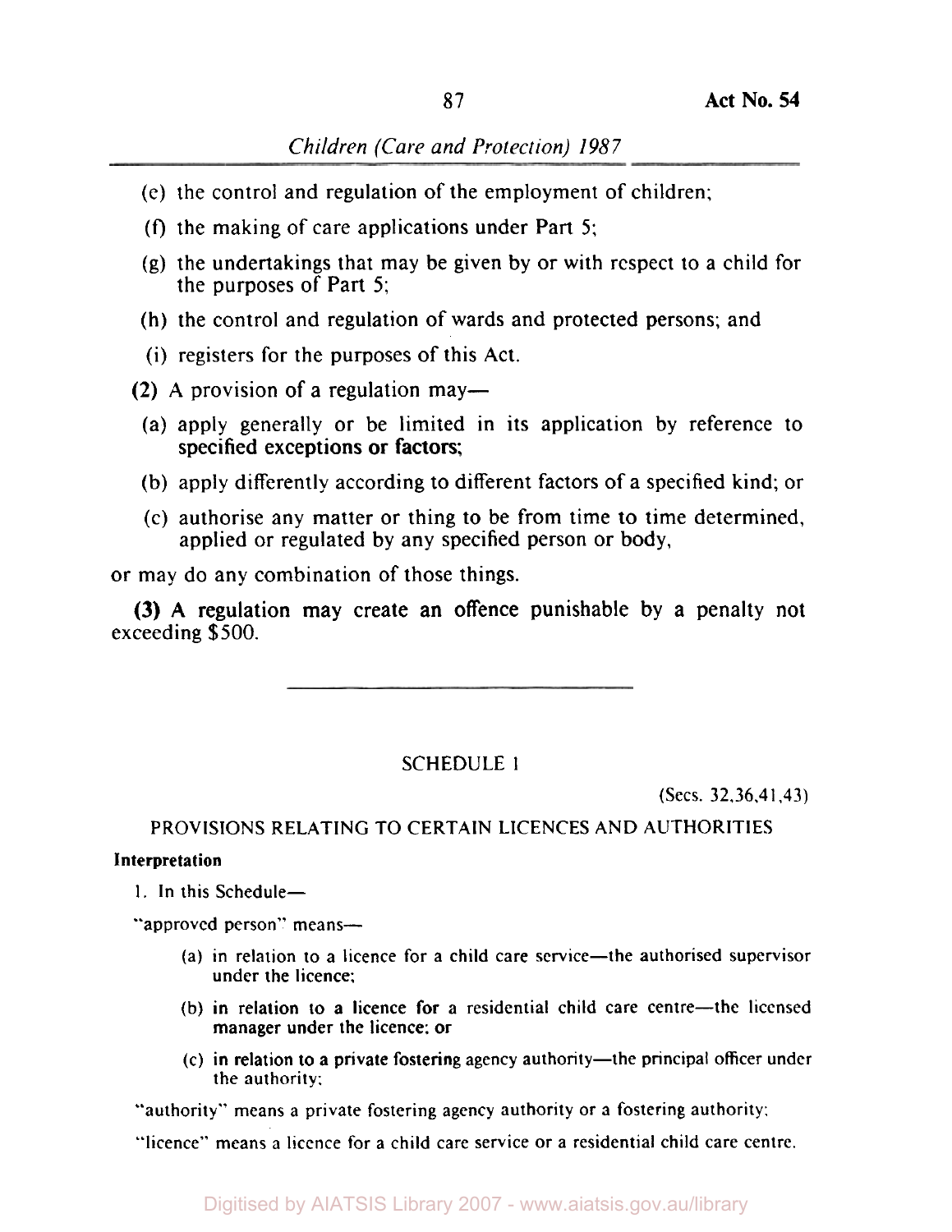#### **SCHEDULE** 1 *-continued*

### continued **PROVISIONS RELATING TO CERTAIN LICENCES AND AUTHORITIES**

#### Eligible applicants

**2. A** person is not eligible to make an application for a licence for a residential child care centre unless the person is the proprietor of the premises for which the licence is applied for.

#### Grant of licences or authorities

**(I)** When a person makes an application to the Minister for a licence or authority, **3.**  the Minister shall cause an inquiry to be made with respect to the application by officers and a report on the application to be made and furnished to the Minister by an officer.

- (2) Upon receipt of the report, the Minister shall-
- (a) grant the licence or authority to the applicant; or
- (b) cause to be served on the applicant a notice stating that, when 28 days have expired after service of the notice, the Minister intends to refuse the licence or authority on the grounds specified in the notice unless it has been established to the Minister's satisfaction that the licence or authority should not be refused.

(3) When 28 days have expired after a notice has been served under subclause (2) (b), the Minister shall. after considering any submissions made during that period by the applicant-

- (a) grant the licence or authority to the applicant; or
- (b) refuse the licence or authority and cause to be served on the applicant a notice stating the grounds on which the licence or authority has been refused.

**(4)** Without limiting the Minister's power to refuse a licence, the Minister may refuse a licence on the ground that, in the locality in which it is proposed—

- (a) to provide the child care service; or
- (b) to conduct the residential child care centre,

there are already available adequate child care services or residential child care centres, as the case may be, of a similar kind to that in relation to which the licence is applied. for.

#### Change **of** approved persons under licences or private fostering agency authorities

(1) **A** licensee or holder of a private fostering agency authority may apply for the **4.**  Minister's consent to the replacement of the approved person under the licence or authority by another person.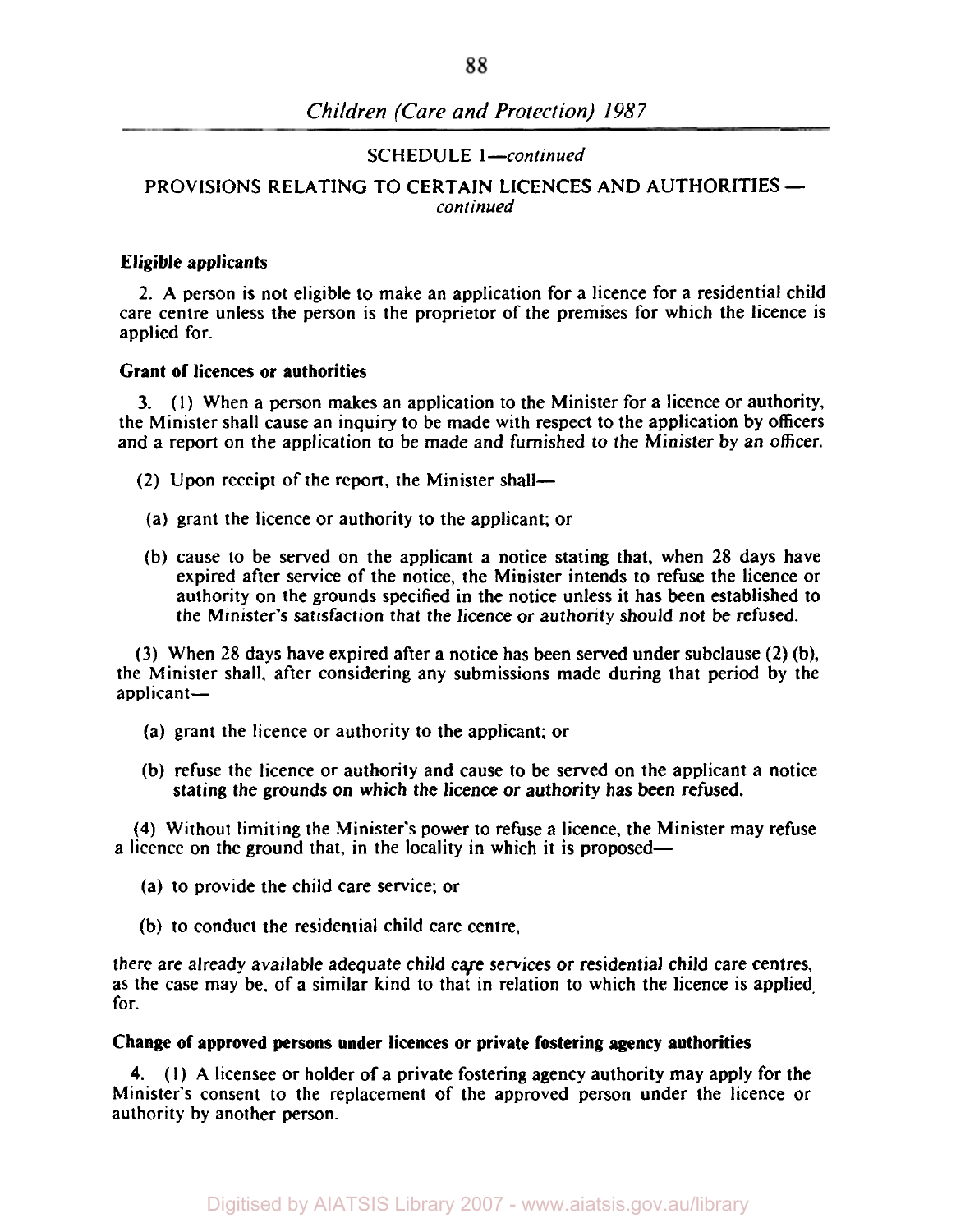SCHEDULE *I-continued* 

#### *continued*  PROVISIONS RELATING TO CERTAIN LICENCES AND AUTHORITIES

(2) When the Minister receives an application under subclause (I), the Minister shall. by notice served on the applicant, the approved person and the other person specified in the application-

- (a) if the. Minister considers the other person suitable to act as the approved person under the licence or authority-consent to the other person's becoming the approved person under the licence or authority; or
- (b) refuse the application.

(3) When the Minister has consented to another person's becoming the approved person under a licence or authority-

- (a) any person who was the approved person under the licence or authority immediately before the consent was given ceases to be the approved person under the licence or authority; and
- (b) the other person shall be deemed to be the person specified under section 32 **(1)**  (c). 36 (I) (c) or **41** (1) (b), as the case may be. in the licence or authority.

**(4)** A notice served for the purpose of giving a consent under subclause (2) shall specify any conditions, other than such conditions as may be prescribed by the regulations, which are in force when the notice is served and to which the licence or authority to which it relates is subject.

#### **Duration of licences and authorities**

**(1)** Unless sooner revoked, a licence or private fostering agency authority shall *5.*  remain in force for such period. not exceeding 3 years. as is specified in the licence or authority. commencing on the date on which it is granted, or such later date as is specified in the licence or authority, as the case may be.

(2) If an application for a further licence or private fostering agency authority in relation to the same child care service, residential child care centre or private fostering agency. as the case may be, as that to which the licence or authority relates is made by the licensee under the licence or the holder of the authority while the licence or authority is in force. the licence or authority shall remain in force until the application is finally dealt with.

(3) Subject to any condition specified in the authority under section 43 (1) (e). a fostering authority shall remain in force until it is revoked.

### **Conditions** of **licence or authority**

- 6. A licence or authority is subject to-
- (a) any condition prescribed by the regulations for licences or authorities or for a class of licences or authorities to which the licence or authority belongs; and